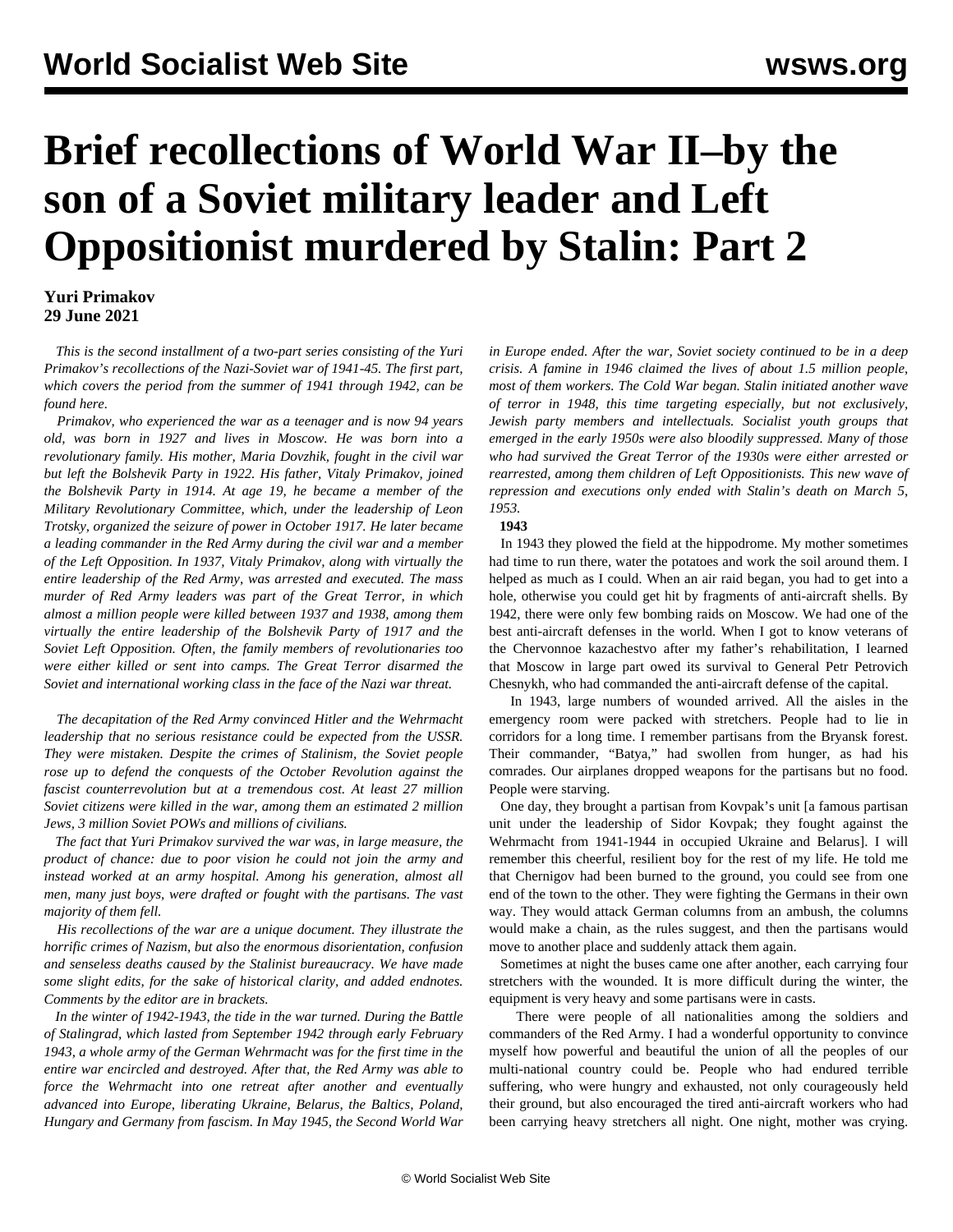That was very rare. A soldier was dying from tetanus in the emergency room. It is a terrible death. Mother's brother, Naum Dovzhik, commissar of the 535th Infantry Regiment, had died the same way. He had been wounded in the battle with the White Poles [during the Soviet-Polish war] and died near the train station of Zhmerinka in 1920. He was also buried there in a mass grave.

 Some soldiers spoke Russian poorly, but then they fought perfectly well. One day mother came into the room in which she lived in the hospital; she was all excited. They had brought some partisans from Belarus. Mother asked an elderly woman why she had joined the partisans. She responded: "How could I not join them, the Germans shot my entire family before my eyes. I myself barely made it."

 They also brought in some people from besieged Leningrad [11]. We tried to fatten them up, but two of the women died from hunger. We found small pieces of bread hidden under their pillows. The horrific siege habit had won out.

 The doctors were happy when they received American medication. American penicillin saved millions of lives. We didn't know how to produce it in the USSR at the time. Band-aids were also American.

 I remember the first concert of the young Leningrad artist Arkady Raikin in Moscow [12]. He was making fun of bribe-takers and cowards in the rear and recalled that during the time of the blockade the starving population of Leningrad had given parts of their food rations to the front. The concert hall fell silent immediately.

 I also remember the play *The Great Sovereign* (*Velikii gosudar'*). It was the first time that Ivan the Terrible and the oprichnina [a policy of mass repression of the Russian nobility, the boyars, under Ivan the Terrible] were being rehabilitated. It turned out that it had been they who had saved ancient Rus'. And Ivan Koltso, Yermak's envoy, was only doing the tsar's will. I had understood the reign of Ivan IV [the Terrible] very differently from my childhood years on. I knew that in my hometown, Veliky Novogorod, there was no picture of the tsar on the monument in honor of the millennium of Rus'. He had drenched the free city with blood and killed more of his own people than he had killed enemies. After his rule, the country had been bled so dry that it became easy prey to brigands and interventionists. And now this amazing transformation. It turned out that the barbarous deeds of the tsar and the lost wars were all for the better. It's just that not everybody understood it. Movies about military and patriotic themes increasingly emphasized the military might of Russia during the Tsarist period. The newspapers wrote about the heroic deeds of all defenders of the fatherland.

 People remembered the names of the remarkable girl-sniper from near Sevastopol, Lyudmila Pavlichenko, rifleman Nikolai Pasar, and the heroic submariners Lunin and Fisanovich. The fortitude of soldiers from Kazakhstan and the mountainous people, who joined the militia and together with regular army soldiers, defended the Caucasus was emphasized. Everyone was reading poems by Konstantin Simonov and articles by Ilya Ehrenburg. Kiosks sold the magazine *The British Ally* and we learned how Britain lived and fought.

 There were long lines for bread everywhere. In school, I was still above all interested in history and literature. In tenth grade I gave a presentation about the Franco-Prussian war [1870-71], I read articles by Friedrich Engels and the memoirs by Bismarck. Near the Red Square, there was the library of the Historical Museum. I sometimes went to the Pushkin Museum. I would stand for many hours in the empty hall in front of the portrait of a young man in a beret by Albrecht Dürer, and spoke with him. I tried to understand how it could be that the intelligent and kind Germans had come to believe in Hitler and had become such cruel barbarians. In the fall of 1943, I finished 10th grade. I turned 16. My short-sightedness had not become any better from carrying stretchers with the wounded. I was not fit for the army.

I wanted to enroll in the history department at Moscow State University

[Russia's most prestigious university]. Mother said firmly:

 — They might arrest you as soon as you are admitted. Try the technical institute.

 I began attending the Moscow Automechanical Institute. My mother could not return to Mosfilm [the Soviet Union's main state-owned movie production firm], where she had worked as a doctor before the war. Sonya Sokolovskaya, the director of the film studio, who knew my mother from the Chernigov underground in the pre-revolutionary period, had already been arrested. We moved to a barrack on the outskirts of Moscow. In the first year, I wasn't a good student. I was not good in math or physics. Then, I gradually got the hang of it and improved. They didn't draft anyone from technical institutes into the army during the war. War veterans were admitted as a matter of course. The country was winning the war and began thinking about its future. In 1944, I was part of a student unit that restored a dam on the Moskva River in the Volokolamsk District. All the huts in the villages were new.

 They were built by sappers after the liberation of Volokolamsk. There were very few cows in the villages. The war was coming to an end. There were rumors that Tatars, Greeks, Bulgarians, and Karaites were taken out of Crimea—they were all traitors. And [the population of] some republics were deported from the Caucasus—also all traitors. And Kalmyks too. And the Vlasovites [an army of Soviet turncoats turned Nazi collaborators] were fighting against us.

 Our troops began fighting on enemy territory. I had studied German in high school but at the Institute I switched to English. It was necessary. We had no [Russian] textbooks on many issues relating to blacksmithing and welding problems, but there were new American magazines.

 We were practicing on a ZIS limousine. The image of the enemy was gradually changing. The newspapers constantly had coverage of German anti-fascist committees among soldiers and officers. These committees and alliances conducted propaganda at the front, constantly separating the Germans away from the fascists. This was also very important for the successful operations of the army as well as for lowering the level of hatred among the peoples of the country. We constantly heard reports about the horrific crimes committed by the Germans and their allies. As our troops were advancing on the Western front, new, horrible secrets came to light. The Kharkov war crimes trial in August 1943, for instance, revealed that the butchers of the Kerch ditch had shot children from the tuberculosis clinic because they needed room for German soldiers. Over 200 children were killed. The youngest girl was 4 years old. In Kharkov, the Russian [Vlasovite collaborators] and German butchers of these children were hanged together on the same gallows.

 We learned about the fate of the Kiev football team "Dinamo." The football players had been taken prisoners in 1941. The Germans brought them together from the concentration camps and proposed that they play a match against the team of the German air force in Kiev. The Ukrainians were supposed to lose—they were from an inferior race, exhausted from hunger, and had not been able to train. In the case that they won the match, a death sentence awaited them. "Dinamo" won, and all players were shot at the Babi Yar mass grave, where executed Jews, Komsomol members, partisans, family members of Red Army soldiers and workers—in short, everyone whom caring neighbors had betrayed to the occupiers—already lay [13].

 In 1943, the families of mother's brothers, Samuil and Grigory (Girsha), returned from evacuation. In the fall of 1941, Uncle Girsha had joined the Moscow defense militia. They were given no weapons or equipment, they were not given any maps and no one told their commander where the enemy was located. When the German tanks spotted this crowd of civilians with briefcases and bags, they didn't realize that this was a formidable Moscow military force. And when the militiamen saw the crosses on the tanks, they quickly withdrew into the forest. For a long time, they wandered through the forests near Moscow, eating whatever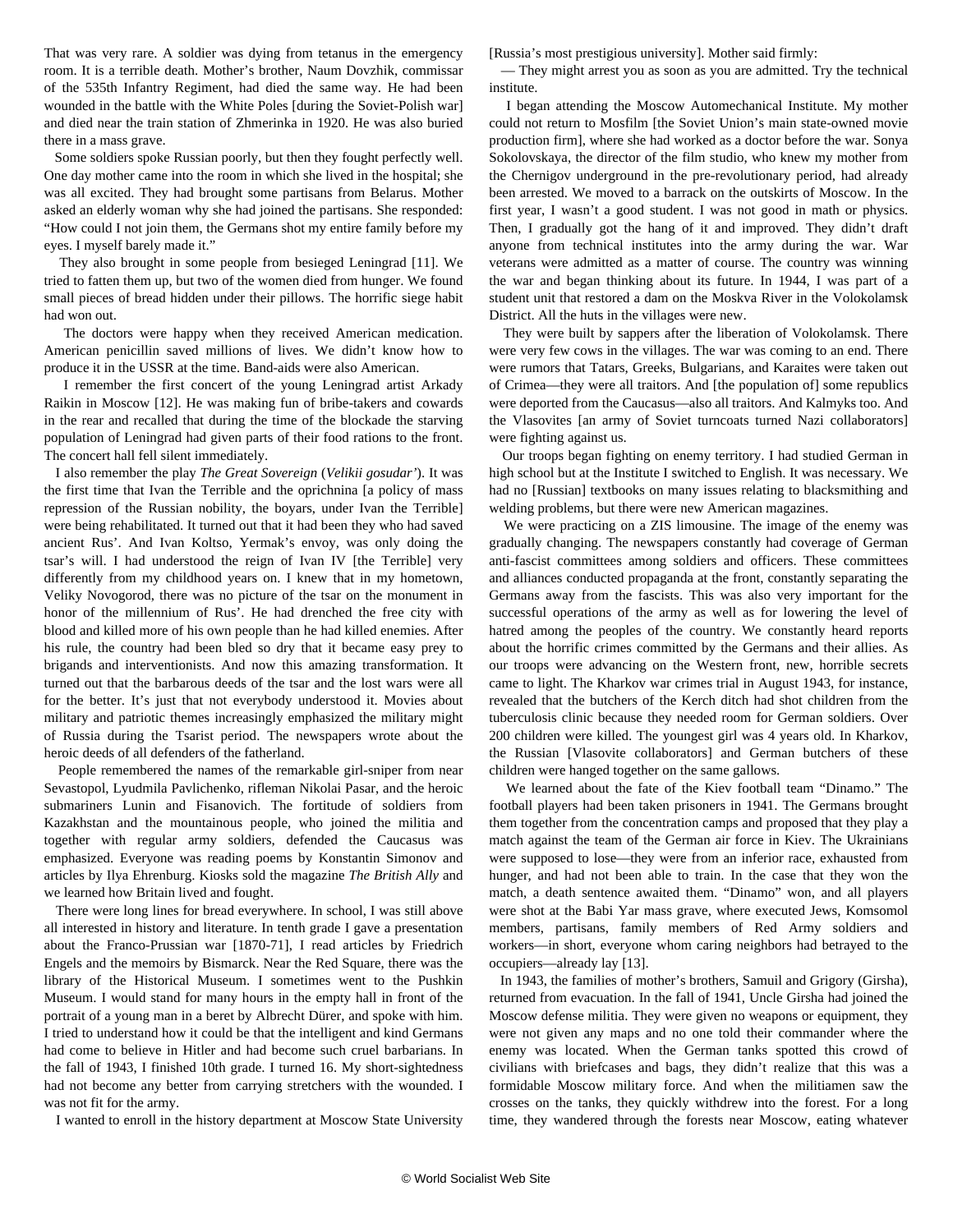they could find in the fields. By the time they reached our people, Uncle Girsha had developed an ulcer. He was no longer fit for the army.

 In 1941, my father's brother, Vladimir Markovich Primakov, died as a militia member near Moscow. After his brother had been executed, he had been demoted from colonel to private. Before the war and the year 1937, Vladimir Markovich had been working on the development of jet engines for airplanes.

 Father's other brother, Boris, a lecturer at Moscow State University, had been arrested in 1937. He volunteered for the front from the camps. He fell in 1943.

 It was rare to see a man in civilian clothes on the streets. Most factories had been evacuated, but the Stalin factory (later called the Likhachev automobile factory) continued to operate in Moscow and produce for the front. We, the students at the Automechanical Institute, were undergoing training there and saw how they produced shells for Katyusha rockets, machine guns, and so on. People were getting used to the new way of life and new ways of thinking. They were getting used to the fact that we were the main force among the Allied armies and that our victories were decisive for the outcome of the war.

#### **The end of the war**

 The war ended. The Allies liberated Paris, aided by an uprising of the French people. Our troops were fighting on Polish territory, then in Germany. Italy, Finland, Hungary, Bulgaria and then Romania withdrew from the war. There were fewer and fewer enemies left. On the streets of Moscow you could now see Canadian officers, American pilots, and Polish officers, all dressed in beautiful uniforms. Our soldiers and officers were getting used to epaulets. Initially, they had tried not to wear them. That was reminiscent of the times of the civil war, when epaulets were the sign of the enemy. The food we received for our ration cards became better. I had an overcoat, soldier's boots, and clothing. My grandfather had bought them all at the market. I could not have worn any other clothes during the war. Civilian clothes were not produced.

 And then the battle for Berlin began. The Allies crossed the Rhine River. The battles in Hungary and Yugoslavia ended. Finally, it was May. The war was over. On the Red Square, masses of people are celebrating. Everyone is hugging and kissing each other. People throw soldiers into the air. Not far away from the [Lenin] mausoleum, a hefty American in uniform is tossed into the air. Yugoslav partisans in green jumpsuits and with red star capes are walking the streets. In all Western countries, Communists or sympathetic parties come to power. Hitler is destroyed.

 Above the Kremlin, a portrait of Stalin on balloons, is illuminated by spotlight. The usual fireworks. We have become accustomed to them since the liberation of Orel. It was then, in 1943, that the first fireworks in Moscow were launched. The war with the bloc of the fascist countries ended with Allied victory. We were still at the center of the international community.

 In classes about Marxism-Leninism, we were lectured about the harm done by the Morgan-Weismanists. [Thomas Morgan and August Weisman were famous geneticists whose work, like all genetics, was slandered and rejected by the pseudo-scholar Lysenko, who was backed by Stalin from 1930 onwards.] Then we heard about comrade Stalin's contributions to the problems of linguistics. Gradually, the old, pre-war times returned. Some things had changed. The Russian Orthodox Church was now allowed, and we could sometimes see priests in their attire walking on the streets. No one was surprised by this. The railway militia was wearing the uniform of the old gendarmes, they wore braided cords and sabers. At some institutes, the students too received a uniform. With the victory came changes in the country. Sometimes you could hear soldiers speaking in German to each other on the streetcar.

 After the victory parade, Stalin appeared on the radio. He was more precise about something in his speech. Now, we were no longer friends or brothers to him, but simple Soviet cogs in the machine. Films and the radio increasingly suggested that it was the Russian people [i.e., only Russians, not all the different ethnicities and nationalities that made up the Soviet Union] who played the central role in the victory. The other peoples had only assisted them. This was the prologue to the sowing of hatred between the people. The government claimed that the good people had not lived in the occupied territories, they had not been taken prisoners. Since this policy was being put forward by the greatest specialist on the national question, the general secretary of the Communist Party, comrade Stalin, it was beyond any doubt. Yet the Soviet emblem still carried ribbons with the words, "Proletarians of all countries, unite!" People were gradually becoming accustomed to the new way of life.

 We became closer to Europe, we became used to European films and captured Germans. Ahead was the war with Japan and with insurrectionists in Ukraine and the Baltics [14]. Soviet prisoners of war were sent from German camps into our camps [15].

 My comrade Sasha Orlov told me one such story. One day he and I went to the movies and watched the Italian film "Rome, Open City." Sasha, always strict and reserved, was transformed in the movie when it showed torture by the Gestapo. When we went outside, he looked around said:

— I was there. It is all true.

 And he told me his story. He was good in German in school, he was an athlete and before the war he joined the paratrooper division of the NKVD. During our retreat in 1942, he and his battalions were near the Don River for partisan operations behind enemy lines. But the navigator had made a mistake and dropped them right into the trenches of the German troops. Most of them were killed immediately, but the surviving soldiers and commanders went into the reeds. For several days, they held out against the Germans, who had machine guns, artillery, and mortars. The paratroopers only had machine guns and knives. Eventually, they were captured. Sasha was wounded in the leg, and his comrades dragged him to the camp because those who couldn't walk were shot by the guards. When he regained consciousness and the leg began recovering, he escaped from the camp in Ukraine. Their camp was guarded by Hungarian soldiers. One night, the guard said in Russian: "I myself was captured in Russia during the last war [World War I]. Run, I won't shoot." Sasha and a few others escaped. After some time, the Ukrainian police captured them, brutally beat them (Even the Gestapo wouldn't beat me so bad, —said Sasha), and handed them over to the Germans.

 On the train to Germany, he and his comrade broke through the wagon floor and descended on to the tracks. The train didn't hit them, and Sasha and his friend ended up in Germany. They killed a few policemen, put on their uniforms and began stealing food—luckily the Germans didn't use locks. When the roundups became too frequent, Sasha and his comrade went to the station to turn themselves in to the police. They were treated very well. Sasha and his comrade said that they had fallen behind the train, the policeman said that it was their business to run, and his business to catch them, and sent the fugitives to the camp. They ended up in a concentration camp, where they were forced to work at a cement factory. They were sabotaging the work as best as they could, they were punished, and then, in 1944, sent to France to reinforce the Atlantic Wall, the defense system of the Germans. The Allied landing liberated them from imprisonment. Sasha joined the American army. He had no problems with the language. The company was manned by natives of Russia. The company commander was from Minsk, and all commands were given in Russian. They advanced to Germany. The Americans fed and cared for their troops very well. When the Germans opened fire in one city, the Americans immediately pulled their troops back, called in the air force, and bombed the city to smithereens. Then the tanks led the advance, and the infantry followed on trucks. Sasha just smoked, looking over the side of the car at what had been a city.

 Then, toward the end of 1944, the German resistance intensified and the offensive stopped. Representatives of our commanders came to them and